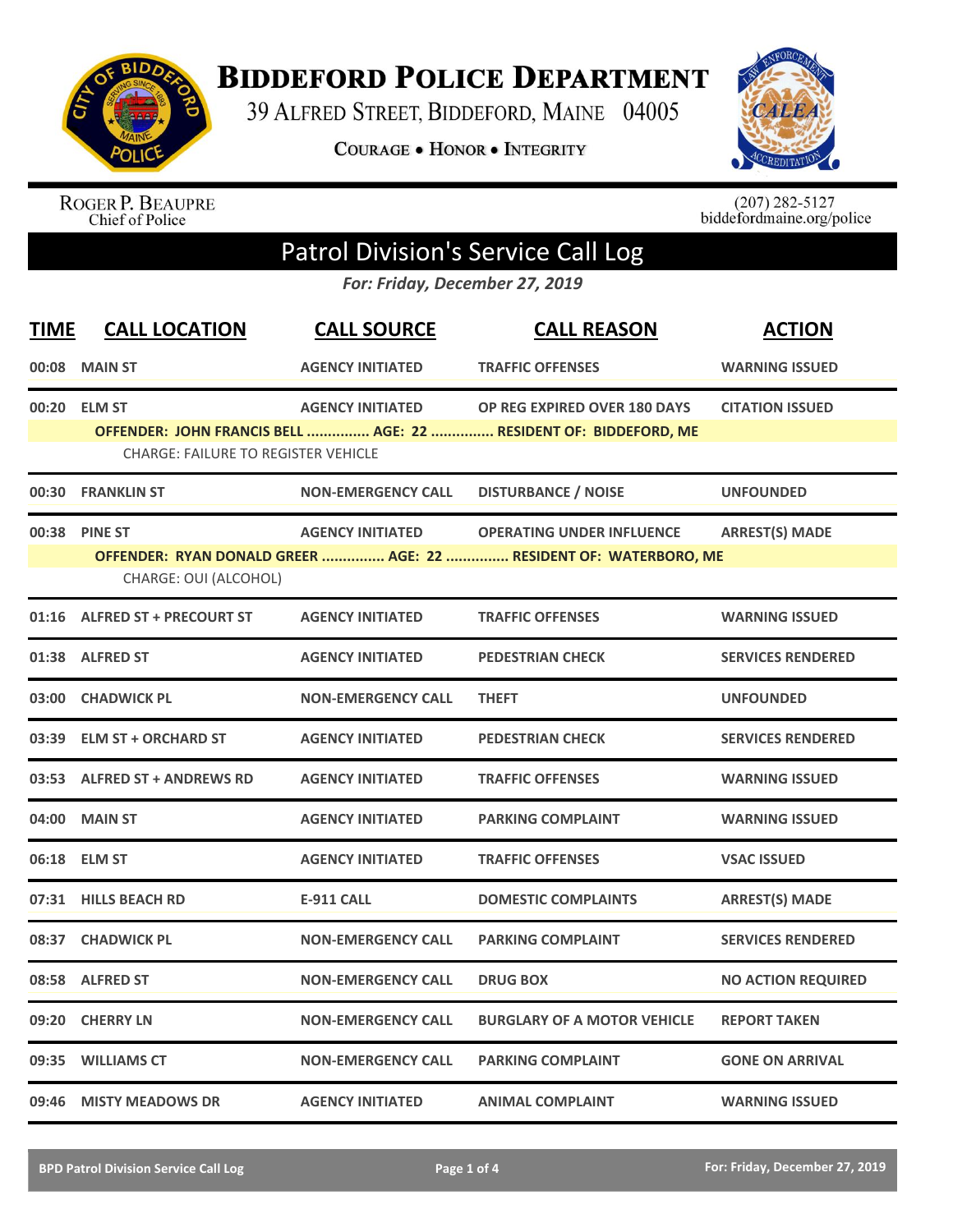| <b>TIME</b> | <b>CALL LOCATION</b>          | <b>CALL SOURCE</b>        | <b>CALL REASON</b>                 | <b>ACTION</b>                |
|-------------|-------------------------------|---------------------------|------------------------------------|------------------------------|
|             | <b>10:06 GRANITE POINT RD</b> | <b>NON-EMERGENCY CALL</b> | <b>ARTICLES LOST/FOUND</b>         | <b>REPORT TAKEN</b>          |
|             | 10:15 GUINEA RD               | <b>AGENCY INITIATED</b>   | <b>TRAFFIC OFFENSES</b>            | <b>WARNING ISSUED</b>        |
|             | 10:24 ALFRED ST               | <b>AGENCY INITIATED</b>   | <b>CAR SEAT DETAIL</b>             | <b>SERVICES RENDERED</b>     |
|             | 11:07 ALFRED ST + BARRA RD    | <b>AGENCY INITIATED</b>   | <b>DISABLED VEHICLE</b>            | <b>VEHICLE TOWED</b>         |
|             | 11:18 SOUTH ST                | <b>NON-EMERGENCY CALL</b> | <b>CHECK WELFARE</b>               | <b>TRANSPORT TO HOSPITAL</b> |
|             | 11:25 POOL ST + DUFFYS WAY    | <b>AGENCY INITIATED</b>   | <b>TRAFFIC OFFENSES</b>            | <b>WARNING ISSUED</b>        |
|             | 11:27 SOUTH ST                | <b>AGENCY INITIATED</b>   | <b>PRO-ACTIVE DV RESPONSE TEAM</b> | <b>NO VIOLATION</b>          |
|             | 11:39 POOL ST                 | <b>AGENCY INITIATED</b>   | <b>TRAFFIC OFFENSES</b>            | <b>WARNING ISSUED</b>        |
|             | 11:50 ADAMS ST                | <b>WALK-IN AT STATION</b> | <b>ALL OTHER</b>                   | <b>FIELD INTERVIEW</b>       |
|             | <b>11:54 MAIN ST</b>          | <b>NON-EMERGENCY CALL</b> | <b>TRESPASSING</b>                 | <b>TRANSPORT TO HOSPITAL</b> |
|             | 12:18 CHADWICK PL             | <b>NON-EMERGENCY CALL</b> | <b>PARKING COMPLAINT</b>           | <b>SERVICES RENDERED</b>     |
|             | 12:20 ELM ST                  | <b>NON-EMERGENCY CALL</b> | <b>CODES ENFORCEMENT</b>           | <b>REFERRED OTHER AGENCY</b> |
|             | 12:38 ALFRED ST               | <b>WALK-IN AT STATION</b> | <b>COURT ORDERED CHECK IN</b>      | <b>SERVICES RENDERED</b>     |
|             | 12:39 SIMARD AVE              | <b>WALK-IN AT STATION</b> | <b>PUBLIC ASSIST</b>               | <b>CIVIL COMPLAINT</b>       |
|             | 13:16 POOL ST                 | <b>AGENCY INITIATED</b>   | <b>TRAFFIC OFFENSES</b>            | <b>WARNING ISSUED</b>        |
|             | 13:27 HILL ST                 | <b>NON-EMERGENCY CALL</b> | <b>SUSPICION</b>                   | <b>SERVICES RENDERED</b>     |
|             | 13:31 POOL ST                 | <b>AGENCY INITIATED</b>   | <b>TRAFFIC OFFENSES</b>            | <b>WARNING ISSUED</b>        |
|             | 13:42 GUINEA RD               | <b>AGENCY INITIATED</b>   | <b>TRAFFIC OFFENSES</b>            | <b>VSAC ISSUED</b>           |
|             | 13:44 MAIN ST                 | E-911 CALL                | 911 MISUSE                         | <b>SERVICES RENDERED</b>     |
|             | 13:49 BRISTOL ST              | <b>WALK-IN AT STATION</b> | <b>PAPERWORK</b>                   | <b>SERVICES RENDERED</b>     |
|             | 13:52 MAIN ST                 | <b>AGENCY INITIATED</b>   | <b>SEX OFFENDER REGISTRATION</b>   | <b>REPORT TAKEN</b>          |
|             | 14:00 WEST ST                 | <b>AGENCY INITIATED</b>   | <b>TRAFFIC OFFENSES</b>            | <b>WARNING ISSUED</b>        |
|             | 14:40 SULLIVAN ST             | <b>WALK-IN AT STATION</b> | <b>ARTICLES LOST/FOUND</b>         | <b>REPORT TAKEN</b>          |
|             | <b>14:59 MAIN ST</b>          | <b>NON-EMERGENCY CALL</b> | <b>CHECK WELFARE</b>               | <b>SERVICES RENDERED</b>     |
|             | 15:01 MISTY MEADOWS DR        | <b>AGENCY INITIATED</b>   | <b>ANIMAL COMPLAINT</b>            | <b>WARNING ISSUED</b>        |
|             | 15:08 HILL ST                 | <b>OTHER</b>              | <b>TRAFFIC DETAIL</b>              | <b>SERVICES RENDERED</b>     |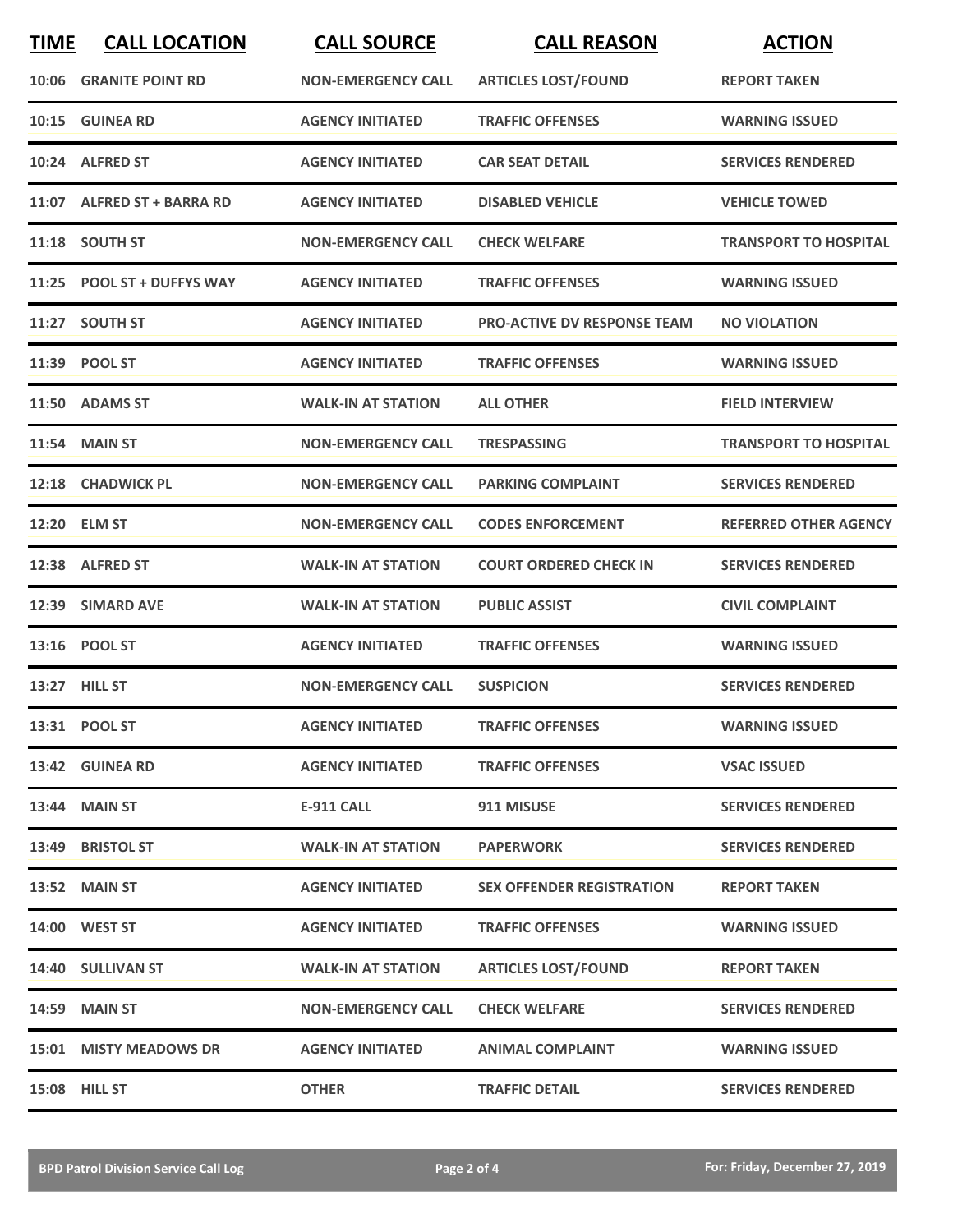| <b>TIME</b> | <b>CALL LOCATION</b>                                                                                                         | <b>CALL SOURCE</b>        | <b>CALL REASON</b>                                                                                | <b>ACTION</b>                |
|-------------|------------------------------------------------------------------------------------------------------------------------------|---------------------------|---------------------------------------------------------------------------------------------------|------------------------------|
|             | 15:15 ALFRED ST                                                                                                              | <b>NON-EMERGENCY CALL</b> | <b>DISABLED VEHICLE</b>                                                                           | <b>SERVICES RENDERED</b>     |
|             | 15:17 SHOPS WAY                                                                                                              | <b>E-911 CALL</b>         | 911 MISUSE                                                                                        | <b>NO ACTION REQUIRED</b>    |
|             | 15:25 ALFRED ST                                                                                                              | <b>WALK-IN AT STATION</b> | <b>COURT ORDERED CHECK IN</b>                                                                     | <b>SERVICES RENDERED</b>     |
|             | 15:25 ALFRED ST                                                                                                              | <b>NON-EMERGENCY CALL</b> | <b>CHECK WELFARE</b>                                                                              | <b>SERVICES RENDERED</b>     |
|             | 17:08 WEST ST + HILL ST                                                                                                      | <b>AGENCY INITIATED</b>   | <b>TRAFFIC OFFENSES</b>                                                                           | <b>WARNING ISSUED</b>        |
|             | 17:11 WENTWORTH ST                                                                                                           | <b>AGENCY INITIATED</b>   | <b>ALL OTHER</b>                                                                                  | <b>NEGATIVE CONTACT</b>      |
| 17:38       | <b>MAIN ST</b>                                                                                                               | <b>NON-EMERGENCY CALL</b> | <b>UNLOCKED DOORS - WINDOWS</b>                                                                   | <b>BUILDING CHECK/SECURE</b> |
| 17:40       | <b>ALFRED ST + EDWARDS AVE</b>                                                                                               | <b>AGENCY INITIATED</b>   | <b>PEDESTRIAN CHECK</b>                                                                           | <b>WARNING ISSUED</b>        |
| 17:59       | <b>ALFRED ST</b>                                                                                                             | <b>NON-EMERGENCY CALL</b> | <b>CAR SEAT DETAIL</b>                                                                            | <b>SERVICES RENDERED</b>     |
| 18:08       | <b>WENTWORTH ST + UNION ST</b>                                                                                               | <b>NON-EMERGENCY CALL</b> | <b>PARKING COMPLAINT</b>                                                                          | <b>NO ACTION REQUIRED</b>    |
|             | 18:13 ALFRED ST                                                                                                              | <b>NON-EMERGENCY CALL</b> | <b>CONF</b>                                                                                       | <b>SERVICES RENDERED</b>     |
| 18:29       | <b>BRISTOL ST</b>                                                                                                            | <b>AGENCY INITIATED</b>   | <b>PAPERWORK</b>                                                                                  | <b>PAPERWORK NOT SERVED</b>  |
|             | 18:42 ALFRED ST                                                                                                              | <b>NON-EMERGENCY CALL</b> | <b>COURT ORDERED CHECK IN</b>                                                                     | <b>SERVICES RENDERED</b>     |
| 18:50       | <b>BARRA RD</b><br>CHARGE: DOMESTIC VIOL RECKLESS CONDUCT<br>CHARGE: DOMESTIC VIOLENCE, AGG ASSAULT<br>CHARGE: OUI (ALCOHOL) | <b>NON-EMERGENCY CALL</b> | <b>DOMESTIC COMPLAINTS</b><br>OFFENDER: BRIAN DANIEL SKATTUM  AGE: 33  RESIDENT OF: BIDDEFORD, ME | <b>ARREST(S) MADE</b>        |
|             | 19:10 CLEAVES ST                                                                                                             | <b>NON-EMERGENCY CALL</b> | <b>DISTURBANCE / NOISE</b>                                                                        | <b>WARNING ISSUED</b>        |
|             | 21:28 ALFRED ST                                                                                                              | <b>AGENCY INITIATED</b>   | <b>TRAFFIC OFFENSES</b>                                                                           | <b>WARNING ISSUED</b>        |
|             | 21:40 ALFRED ST + MAY ST                                                                                                     | <b>AGENCY INITIATED</b>   | <b>TRAFFIC OFFENSES</b>                                                                           | <b>WARNING ISSUED</b>        |
|             | 21:54 ALFRED ST + LAMBERT ST                                                                                                 | <b>AGENCY INITIATED</b>   | <b>TRAFFIC OFFENSES</b>                                                                           | <b>WARNING ISSUED</b>        |
|             | 22:05 SOUTH ST                                                                                                               | <b>E-911 CALL</b>         | <b>DOMESTIC COMPLAINTS</b>                                                                        | <b>REPORT TAKEN</b>          |
|             | 22:24 ELM ST + GRAYS LN                                                                                                      | <b>AGENCY INITIATED</b>   | <b>TRAFFIC OFFENSES</b>                                                                           | <b>WARNING ISSUED</b>        |
|             | 22:47 ALFRED ST + MAINE TPKE                                                                                                 | <b>AGENCY INITIATED</b>   | <b>TRAFFIC OFFENSES</b>                                                                           | <b>WARNING ISSUED</b>        |
|             | <b>22:59 DARTMOUTH ST</b>                                                                                                    | <b>E-911 CALL</b>         | <b>CIVIL COMPLAINT</b>                                                                            | <b>CIVIL COMPLAINT</b>       |
|             | 23:17 KING ST                                                                                                                | <b>NON-EMERGENCY CALL</b> | <b>DRUNKENNESS</b>                                                                                | <b>NEGATIVE CONTACT</b>      |
|             | 23:32 ALFRED ST                                                                                                              | <b>AGENCY INITIATED</b>   | <b>TRAFFIC OFFENSES</b>                                                                           | <b>WARNING ISSUED</b>        |